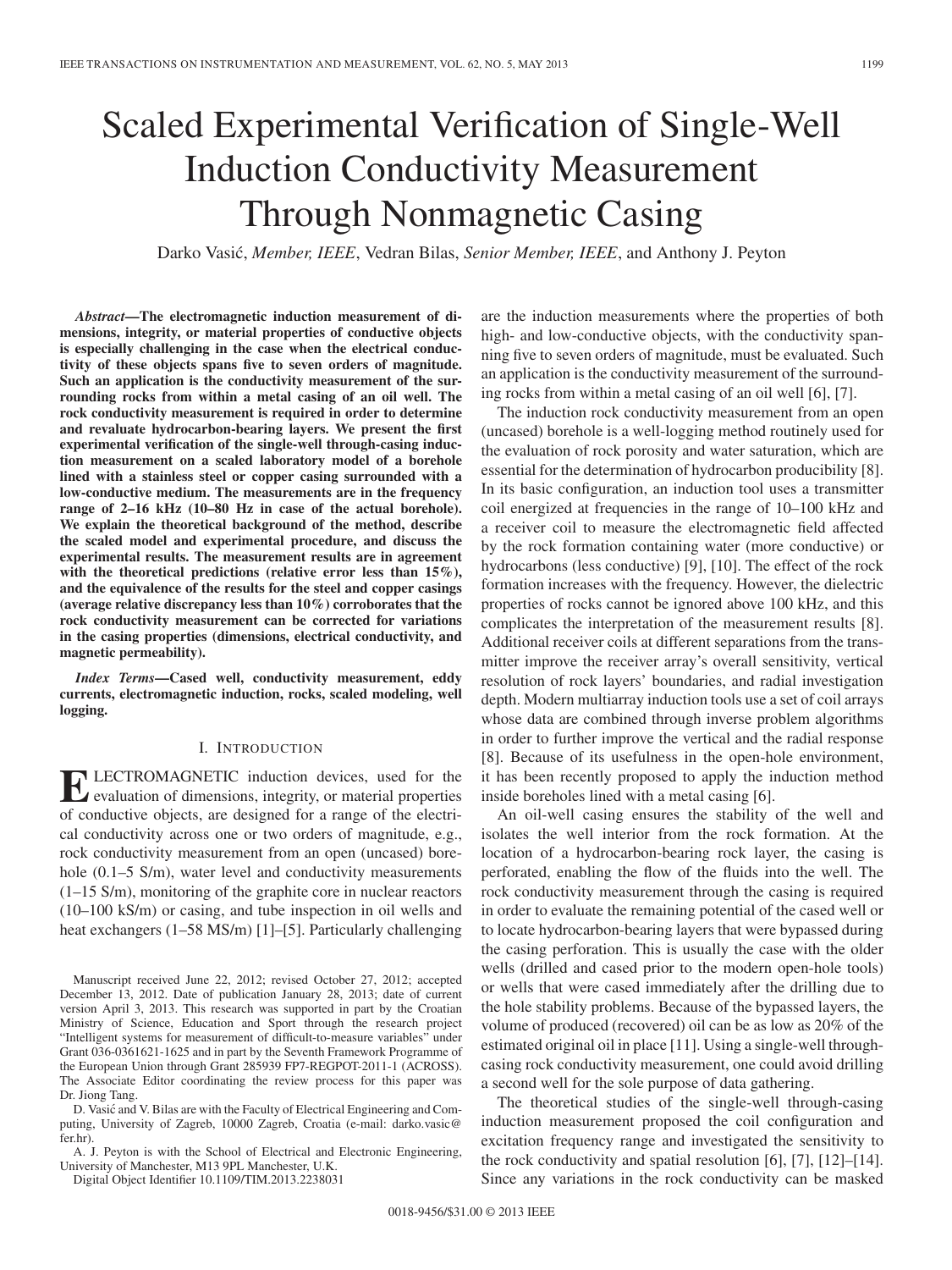by even minute changes in the casing dimensions and material properties (electrical conductivity and magnetic permeability), a spatial low-pass filtering and measurement of the casing properties have been proposed for the casing effect correction [6], [13], [14].

In this paper, we present the first experimental verification of the through-casing induction measurement on a scaled laboratory model of a metal-cased borehole surrounded with a low-conductive medium (saline solution). The actual oilwell casings are overwhelmingly manufactured from magnetic heat-treated carbon steel, although stainless steel is also used [15], [16]. In this paper, we used copper and stainless steel *American Iron and Steel Institute* (AISI) 304 casings. The AISI 304 steel is slightly magnetic with relative magnetic permeability of 1–10, depending on the material processing. The attenuation of the magnetic field (receiver signal) inside a metal casing increases primarily with the casing factor (i.e., product of the casing wall thickness and the square root of the permeability–conductivity product) [13]. The attenuation in the copper casing is lower than the attenuation of the magnetic steel casing of the same dimensions, whereas it is higher than the attenuation of the nonmagnetic steel casing—copper is a nonmagnetic material but at least ten times more conductive than steel (58 MS/m versus 1–5 MS/m). Thus, the choice of the copper and AISI 304 casings in the scaled model is a good starting point for this first experimental study of the single-well through-casing rock conductivity measurement.

The aim of this paper is to experimentally corroborate two important conclusions made in previous theoretical studies on the single-well through-casing rock conductivity measurement: The phase of the receiver signal is sensitive to the changes of the conductivity of the low-conductive material surrounding the metal casing, and the phase change is independent of the casing dimensions and material properties. The latter opens up the way for the casing effect correction procedure as proposed in [14]. Furthermore, we compare the experimental results with the predictions of an analytical model. This scaled experimental study is a necessary step before designing the full-scale prototype device. This paper contains a substantially extended presentation of the experimental results first published in [17].

This paper is organized as follows. In Section II, we explain the theoretical background of the proposed method, and we briefly describe the analytical model used for the comparison with the experimental results. In Section III, we describe the scaled experimental setup, scaling relations, electronic instrumentation, and experimental procedure. In Section IV, we present and discuss the experimental results. Section V contains the conclusions.

## II. THEORETICAL BACKGROUND

## *A. Through-Casing Induction Measurement*

A transmitter coil and receiver coils are axially centered inside the cased well and moved along its length to obtain a log of conductivity of rock formation layers and the casing's physical condition. The latter is used in the correction of the casing effect as described in [13], and it is based on the existing casing inspection induction tools [18]. Important design parameters of a through-casing induction device are the locations of the receivers with respect to the transmitter, and the choice of the excitation frequencies.

Inside the metal oil-well casing, the magnetic field of the transmitter coil rapidly decreases with the excitation frequency and the distance from the coil. While the casing has a significant effect on both the magnitude and phase of the receiver signal (induced voltage), the surrounding low-conductive rocks affect only the phase of the receiver signal [6]. Because the attenuation of the receiver signal inside the casing can easily exceed 150 dB, the excitation frequency, proposed in the theoretical studies [1], [6], [12], is below 100 Hz (in comparison to the 10–100-kHz range in the open-hole case). Because of such a low frequency, a larger volume of the low-conductive material is required in order to affect the phase of the receiver signal. Consequently, the transmitter–receiver distance must be increased from around 1 to 5 m  $[1]$ ,  $[6]$ ,  $[12]$ . Thus, there is a tradeoff between the sensitivity to the surrounding lowconductive material and the receiver signal attenuation.

Let  $\varphi(\sigma_R)$  be the phase of the voltage induced in the receiver inside the casing surrounded by the rocks of conductivity  $\sigma_R$ . Furthermore, let  $\varphi_C$  be the phase of the receiver signal inside the same casing, but with no surrounding rocks. Under the assumption that the current induced in the surrounding lowconductive rocks has no effect on the current distribution within the casing, it can be shown that the phase difference

$$
\Delta \varphi(\sigma_R) = \varphi(\sigma_R) - \varphi_C \tag{1}
$$

linearly increases with the rock conductivity and excitation frequency [7]. Most importantly, it does not depend on the casing properties [12], [14]. A more detailed explanation of (1) is given in the Appendix. The phase  $\varphi_C$  can be estimated from the measurement of the casing properties using several receiver coils closer to the transmitter coil [13]. Increasing the coil separation and excitation frequency increases the phase sensitivity to the rock conductivity, but it also decreases the signal-to-noise ratio and vertical resolution [12].

## *B. Analytical Model*

We derived the analytical model of the magnetic field distribution of a single-turn transmitter coil axially centered inside a tube made of conductive and permeable material surrounded with cylindrically layered low-conductive medium, as depicted in Fig. 1. In contrast to the usual Dodd–Deeds integral formulation, we truncated the solution region and, as a consequence, formulated the solution of the vector magnetic potential equation as a series [12], [19]. The problem domain should be at least ten times larger than the separation between the transmitter and receiver coils.

The transmitter coil is driven by a sinusoidal current  $i$  of constant amplitude I and frequency  $\omega = 2\pi f$ . The casing has inner radius  $r_1$ , outer radius  $r_2$ , and wall thickness  $c = r_2 - r_1$  $r_1$ . The casing material is assumed to be linear, isotropic, and homogeneous with electrical conductivity  $\sigma$  and relative magnetic permeability  $\mu_r$ . The casing is surrounded with two low-conductive cylindrical layers A and B with conductivity values  $\sigma_A$  and  $\sigma_B$ . This configuration of a layered surrounding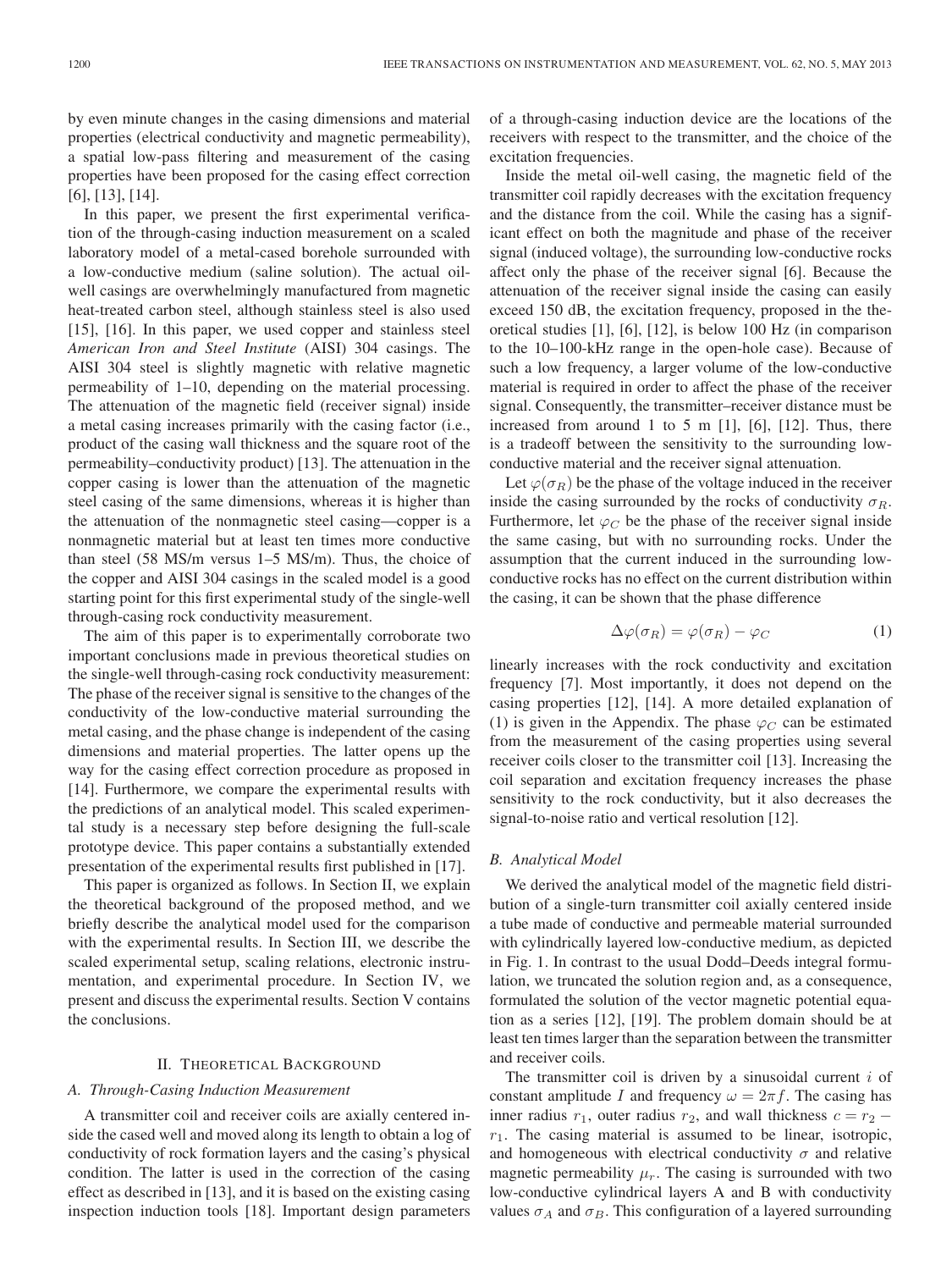

Fig. 1. Geometry used in analytical modeling of the transmitter magnetic field inside the casing surrounded with the cylindrical two-layered low-conductive medium. In the experiments,  $\sigma_R = \sigma_A$ , and  $\sigma_B = 0$ .

medium allowed in the previous studies the fundamental theoretical analysis of the coil configurations, choice of excitation frequencies, casing effect, sensitivity to the low-conductive medium, and maximum radius of investigation [12]. Another configuration with horizontally layered medium was used for the analysis of the vertical resolution of a tool [12]. In this paper, we use the configuration with  $\sigma_R = \sigma_A$  and  $\sigma_B = 0$  for comparison to the experimental results.

Due to the axial symmetry, the vector magnetic potential has the  $\varphi$ -component only, and for the casing interior, it can be represented as the series

$$
A(r,z) = \frac{2\mu_0 I}{H} \sum_{i=1}^{N} \cos(\alpha_i z) I_1(\alpha_i r) C_{1,i}
$$
 (2)

where  $H$  is the domain's height, which defines the discrete eigenvalues  $\alpha_i = \pi(2i-1)/(2H)$ , N is a maximum number of the elements in the truncated sum,  $I_1$  is the modified Bessel function of the first kind, and coefficients  $C_1$  are functions of the transmitter, casing properties, and surrounding medium, i.e.,  $C_{1,i}(\alpha_i, \omega, r_0, r_1, c, \mu_r, \sigma, r_3, \sigma_A, \sigma_B)$ . Other symbols are defined in Fig. 1. Coefficients  $C_1$  are obtained solving a set of linear equations that arise from the boundary and interface conditions. The equations are the same as in [20] and [21] if there are no horizontal interfaces. The horizontal interfaces are treated in a similar manner as in [12] or [22]. Voltage induced in a receiver coil coaxially placed at the distance  $z = D$  from the transmitter coil is proportional to the product of excitation frequency  $\omega$  and the transmitter's potential  $A(r'_0, D)$ , where  $r'_0$ is the receiver radius, i.e.,

$$
U(\omega, D) \propto j\omega 2\pi r'_0 A(r'_0, D). \tag{3}
$$

The phase of  $U(\omega, D)$  will be used in comparison to the experimental results in the following sections.

The model was implemented using MATLAB. It takes about 100 ms to calculate the magnetic field (induced voltage) at



Fig. 2. Schematic representation of the scaled model of the cased borehole.

the location of the receiver coil using a personal computer with Intel Quad CPU and 4 GB of RAM. More details on the numerical implementation can be found in [13].

#### III. EXPERIMENTAL SETUP

#### *A. Scaled Laboratory Model*

Physical scale modeling is an important technique for obtaining the electromagnetic response of large systems that would be otherwise impossible to realize in a laboratory [23], [24]. A field system or model is an actual target measurement situation with realistic dimensions. A scaled model has all dimensions scaled, as well as the frequency or time range, the electromagnetic properties of media, and the strength of the electromagnetic field. The coordinates in the field system are related to the coordinates in the scaled model using the length scale factor  $k_l$ 

$$
x = k_l x', \quad y = k_l y', \quad z = k_l z'
$$
 (4)

where primed quantities belong to the scaled model. The fields  $E$ ,  $H$ , and time t or frequency f are scaled as

$$
\mathbf{E} = k_e \mathbf{E}', \quad \mathbf{H} = k_h \mathbf{H}', \quad t = k_t t', \quad f = \frac{1}{k_t} f'. \tag{5}
$$

Our choice is that all materials in the field and scaled systems have the same electromagnetic properties. Also, we choose that the transmitter currents in the field and scaled systems are equal. As a result of these two choices, the following holds [23]:

$$
k_l \text{ is arbitrary,}
$$
  
\n
$$
k_t = k_l^2,
$$
  
\n
$$
k_e = \frac{1}{k_t}, \quad k_h = \frac{1}{k_l}.
$$
 (6)

The laboratory scaled model of a cased borehole is schematically depicted in Fig. 2. The plastic tank can be filled from the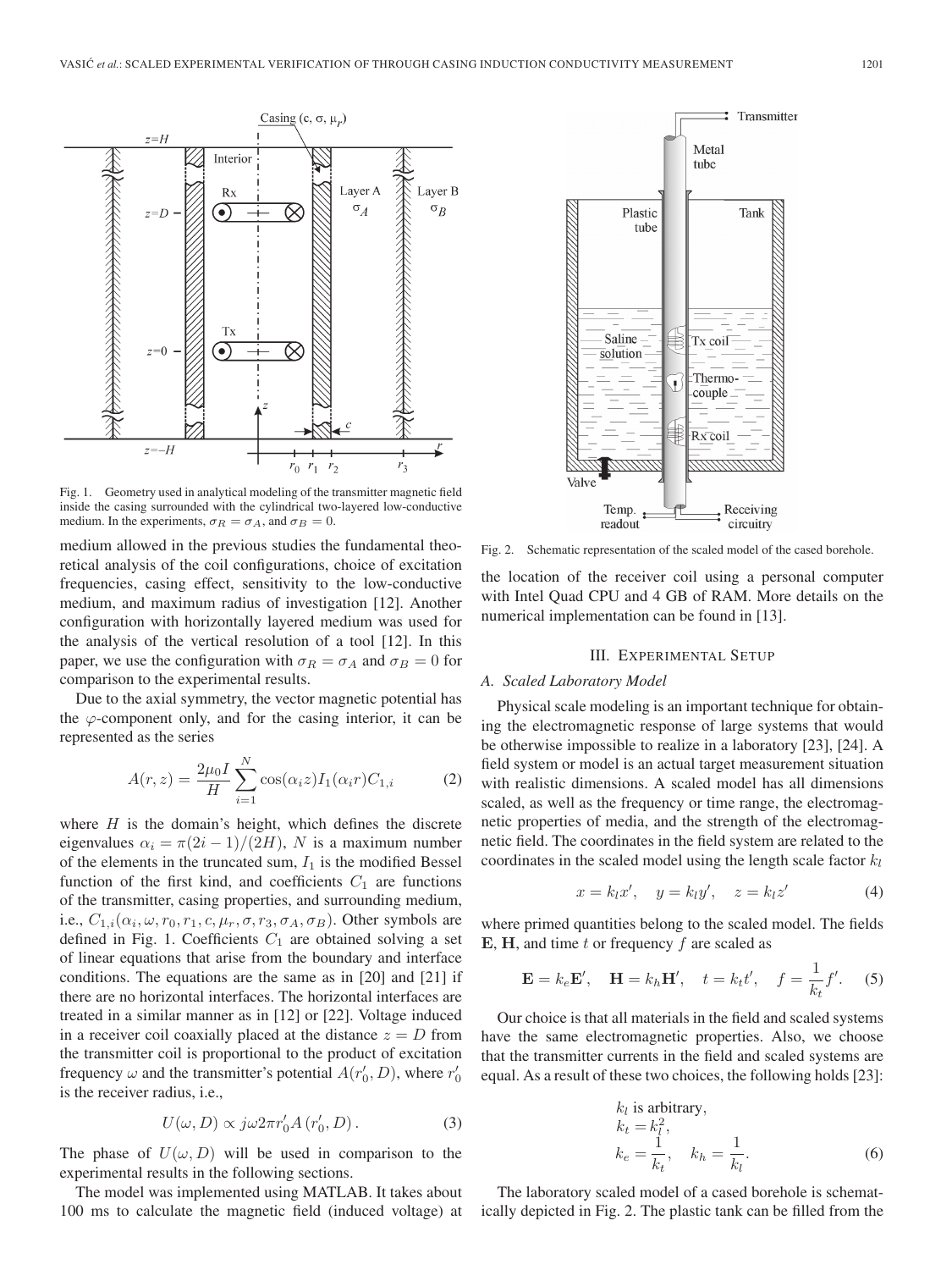TABLE I Properties of the Scaled Model and the Field System for Time and Length Scale Factors  $k_l^2 = k_t = 200\,$ 

| <b>Quantity</b>                    | <b>Scaled model</b>                                                      | <b>Field system</b> |
|------------------------------------|--------------------------------------------------------------------------|---------------------|
| Metal tube (casing)                |                                                                          |                     |
| Outer radius                       | $1.1 \text{ cm}$                                                         | 15.56 cm            |
| Wall thickness (copper)            | $0.1 \text{ cm}$                                                         | 1.414 cm            |
| Wall thickness (AISI 304)          | $0.15$ cm                                                                | 2.121 cm            |
| Length                             | 2 <sub>m</sub>                                                           | 28.3 m              |
| Tank (rock annulus)                |                                                                          |                     |
| Radius                             | $0.15$ m                                                                 | $2.12 \text{ m}$    |
| Height                             | $0.48 \; \mathrm{m}$                                                     | 6.8 <sub>m</sub>    |
| Coils                              |                                                                          |                     |
| Height                             | 4 cm                                                                     | 56 cm               |
| Mean radius                        | $0.41$ cm                                                                | 5.8 cm              |
| Mean separation                    | $0.34$ m                                                                 | 4.8 <sub>m</sub>    |
| Frequency                          | $2$ kHz $-$ 16 kHz                                                       | $10$ Hz $-$ 80 Hz   |
|                                    | Identical<br>Copper casing: conductivity 58 MS/m, rel.<br>permeability 1 |                     |
| <b>Electrical conductivity and</b> |                                                                          |                     |
| magnetic permeability              | Stainless steel casing: conductivity 1.6 MS/m,                           |                     |
|                                    | rel. permeability $\sim$ 1                                               |                     |
|                                    | Saline solution: conductivity 15.5 S/m                                   |                     |

top and drained using the valve at the bottom. The transmitter coil, the receiver coil, and a thermocouple are mounted on a plastic rod, inserted into the metal tube, and connected to their respective interfaces; see Section III-B.

The typical production oil-well casing is from 11.4 cm  $(4 1/2$  in) to 24.5 cm  $(9 5/8$  in) in diameter, and its wall thickness is in the range of 0.5–2.3 cm [15], [25]. Using the length scale factor  $k_l^2 = 200$ , an oil-well casing with the diameter and wall thickness within the specified standard range is modeled by the copper or AISI 304 steel tubes with dimensions as in Table I. The dimensions of the coils and excitation frequency for both systems are also given in Table I.

The material properties are identical in both systems. We used tap water and a saline (NaCl) solution as nonconductive and conductive rocks, respectively. Tap water has conductivity less than 0.05 S/m, and the saline solution has the conductivity of 15.5 S/m. Since the response of an induction device depends on both the volume and conductivity of the surrounding medium, the solution is more conductive than its real-world counterpart (rocks) in order to account for small tank volume [1]. Containers with the solution and tap water were held in the laboratory before the experiments and achieved a stable temperature of  $(26.5 \pm 0.5)$  °C.

## *B. Instrumentation*

The transmitter coil was driven using an amplifier based on a Texas Instruments (Dallas, US-TX) LM3875T audio power amplifier. The amplifier's input was connected to an Agilent (Santa Clara, US-CA) 33250A function generator. The excitation current (amplitude of 0.75 A) was monitored with a Tektronix (Beaverton, US-OR) TM502A current probe. The temperature of the metal tube was monitored by a Fluke (Everett, US-WA) 80TK thermocouple module connected to a Fluke 45 multimeter. The receiver coil was connected to a differential amplifier (differential gain of 2000, cutoff frequency of 29 kHz, input impedance of 130 MΩ, common-mode rejection ratio around 120 dB below 200 Hz with a 20-dB fall per decade at the gain of 2000 and the input common-mode voltage of 1 V, and equivalent input noise of  $4.2 \text{ nV}/\sqrt{\text{Hz}}$ , followed by a

dual-amplifier bandpass (DABP) filter with easily adjustable resonant frequency between 2 and 20 kHz in discrete steps, bandwidth of 500 Hz, and gain of 2, 30, 60, or 120 [26]. The conductivity of the solution was measured using a Mettler-Toledo (Greifensee, CH) S47 conductivity meter.

The outputs of the current probe, the receiver amplifier, and the multimeter were digitized using a 16-b National Instruments (Austin, US-TX) NI USB-6211 digital acquisition module connected to a battery-powered laptop running a proprietary National Instruments LabVIEW monitoring application. The main task of the monitoring application was a digital phase-sensitive detection (lock-in amplifier) for the measurement of the phase difference between the excitation current signal and the voltage induced in the receiver. The two signals were sampled with 125 kHz each. The low-pass filtering at the last stage of the lock-in amplifier used 2.4 s worth of samples.

## *C. Experimental Procedure*

The experiment for each tube (copper or AISI 304) was conducted in five alternating steps of the empty tank and the tank filled with the saline solution. We denoted these steps as E1, F2, E3, F4, and E5, where E stands for empty tank, F stands for full tank, and the numbers denote the order of the steps. In each step, the amplitude and phase of the receiver signal with respect to the excitation were measured at six frequencies (2.0355, 2.8355, 4.0827, 6.0080, 12.0415, and 15.4100 kHz), which are determined by the DABP filter characteristic. At each frequency and during each step, 100 values of the amplitude and phase were determined from 100 acquired data blocks of length 2.4 s (300 000 samples at 125 kHz). The casing temperature was measured after each data block. The phase difference  $\Delta\varphi(\sigma_R)$ of (1) is calculated from the measurements made when the tank is filled with the saline solution and when it is empty.

The temperature of the saline solution varies for  $\pm 0.5$  °C, but this does not change observably its conductivity (around 2% increase per  $1 °C$  [27]. However, the casing temperature variations are not negligible. The sources of this change are heating from the transmitter coil when the tank is empty, cooling when the tank is filled with the saline solution, and daily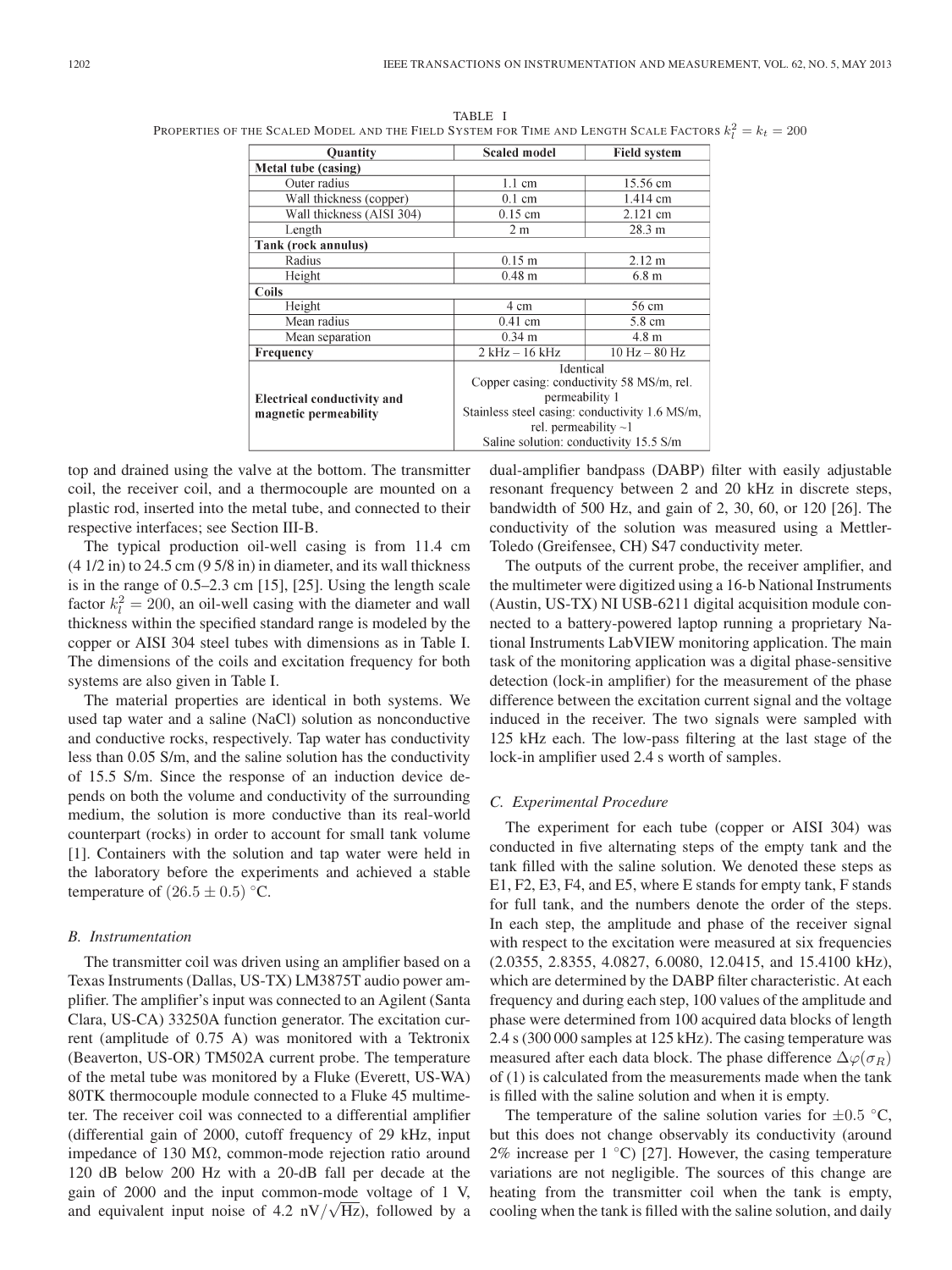

Fig. 3. Measured receiver signal phase at frequency of 12.0415 kHz against the casing temperature for all five steps (each step contains 100 measured values). Full lines are the results of the linear regression using (7). The distance between the lines is temperature-compensated phase difference  $\Delta\varphi(\sigma_R)$ . E denotes steps with the empty tank. F denotes steps with the tank with saline solution. Numbers denote the order of the steps.

variations of the laboratory temperature. The parameters of the casing (most notably, the casing's conductivity) change with the temperature, and this causes variations in the measured phase.

The casing temperature variations are less than  $\pm 3$  °C, and one can assume that the relative variations in the casing parameters are small and linear [28], [29]. According to modeling predictions, the corresponding change of the phase of the receiver signal is also linear. Fig. 3 depicts the measured phase for all steps (100 data points per each step) against the casing temperature for a frequency of 12.0415 kHz. It can be seen that the phase linearly depends on the temperature with the same slope but different offset for E and F steps.

Consequently, the required phase difference  $\Delta\varphi(\sigma_R)$  for each frequency was determined in the following way. The phase of the receiver signal is modeled as

$$
\varphi = bT + \Delta\varphi(\sigma_R)h + \varphi_0 \tag{7}
$$

where  $\varphi$  is the measured phase of the receiver signal, b is the slope,  $T$  is the casing temperature,  $h$  is a binary variable equal to 1 if the observation comes from F steps and 0 if it comes from E steps, and  $\varphi_0$  is the offset caused by the casing effect and the measurement chain frequency characteristic. A total of 500 measured phase values from all five steps (three with the empty tank and two with the full tank) are grouped as observations  $(\varphi_i, T_i, h_i)$  and parameters b,  $\Delta \varphi(\sigma_R)$  and  $\varphi_0$  are determined using linear regression. As a result, two parallel least squares lines are obtained as depicted in Fig. 3. Uncertainties in parameters  $(b, \Delta \varphi(\sigma_R), \varphi_0)$  can be calculated from the covariance matrix and the estimate of the standard deviation of observations  $\varphi_i$  [30].

The similar procedure holds for the temperature compensation of the receiver signal amplitude with the temperature model as

$$
U = mT + U_0 \tag{8}
$$

where  $m$  is the slope and  $U_0$  is the initial offset. There is no h-related parameter since the receiver signal amplitude is not sensitive to the surrounding low-conductive medium.



Fig. 4. (a) Frequency dependence of measured phase difference  $\Delta\varphi(\sigma_R)$  as defined in Fig. 3 for copper and AISI 304 casings. The full line is a result of the model from Section II-B. (b) Uncertainty of the phase difference estimated from the linear regression and given as triple value of the standard deviation.

## IV. RESULTS AND DISCUSSION

In a preliminary study [17], we showed that there were no detectable differences in the amplitude and phase of the receiver signal when the tank was empty and full of tap water, whereas in the case of the tank filled with the saline solution, the amplitude remained unchanged, but the phase changed. The conclusion that this change is due to the inductive coupling with the surrounding medium, and not due to the capacitive coupling, was corroborated by the insensitivity to the negligibly conductive tap water and by the good agreement of the experimental results with the theoretical predictions. We omit the details of these results in this paper for the sake of shortness and clarity and because they are a subset (copper tube and excitation frequency of 12.0415 kHz) of the results reported here.

The phase difference  $\Delta\varphi(\sigma_R)$  measured, as described in Section III-C, for six values of the excitation frequency is shown in Fig. 4(a) for copper and AISI 304 casings. Also, the model prediction is depicted using dimensions of the scaled setup and the surrounding medium conductivity of 15.5 S/m. The modeling results are the same regardless of the casing material [thus, only one line in Fig. 4(a)]. Based on the results, one can make two important observations. First, the data measured with copper and AISI 304 casings and the modeled data are in a good agreement (with relative error less than 15%), confirming the inductive character of the coupling between the coils and the surrounding medium. Second, the measured phase differences for copper and stainless steel casings are quantitatively comparable as suggested by the model. Average relative discrepancy between the phase differences measured for the copper and steel casings is less than 10% across the frequency range. Since the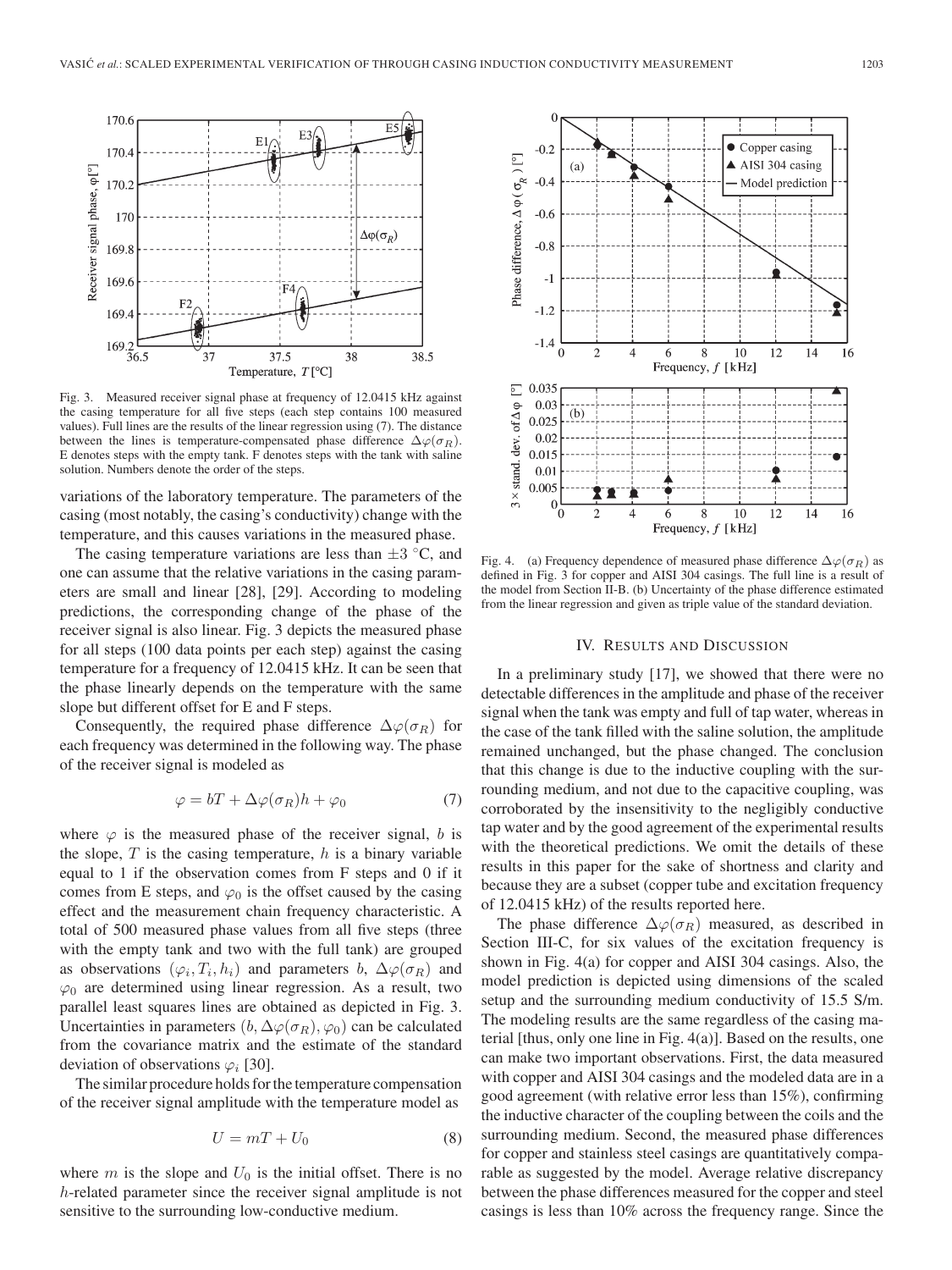

Fig. 5. Superposition of primary receiver signal (empty tank)  $u_E$  and eddy current component from the low-conductive medium  $u_{EC}$ . The result is the total receiver signal  $u_F = u_{EC} + u_E$ .

casings are on the opposite sides of the expected conductivity interval, the second observation corroborates that the phase change is independent of the casing and confirms the feasibility of the casing effect correction procedure as stated in (1). The increase of the measured phase difference with the frequency indicates that one should choose the highest possible frequency for the measurement of the rock conductivity. The upper limit is the attenuation of the casing that degrades the signal-tonoise ratio beyond the acceptable level. The triple value of the standard deviation (99.7% confidence interval) for each measurement point from Fig. 4(a) is shown in Fig. 4(b). The triple relative measurement uncertainty of the phase difference is less than 3.5%.

As explained in the Appendix, the total receiver signal  $u_F$ (full tank), which is proportional to the magnetic field, is connected to the primary receiver signal (empty tank)  $u_E$  via the formation factor  $k_R$ 

$$
\boldsymbol{u}_F = k_R \boldsymbol{u}_E = \boldsymbol{u}_E + (k_R - 1)\boldsymbol{u}_E = \boldsymbol{u}_E + \boldsymbol{u}_{EC} \tag{9}
$$

where component  $u_{EC}$  is due to the eddy currents induced in the low-conductive saline solution. The formation factor is  $k_R \approx 1 - j(z/\delta)^2$  for the ratio of the transmitter–receiver distance to the penetration depth of the eddy currents  $z/\delta \ll 1$ ; see the Appendix. In this case and according to (9), component  $u_{EC}$  of the total (full tank) receiver signal  $u_F = u_E + u_{EC}$ lags the primary (empty tank) receiver signal  $u_E$  by approximately 90 $\degree$ , whereas  $u_F$  and  $u_E$  have approximately the same magnitudes, as illustrated in Fig. 5 [31]. One can observe this too in the measurement results. The difference in the receiver signal amplitude  $U$  between E and F steps for all measurements is less than  $2.2\%$  relative to the amplitude in the E steps (see Fig. 6). The lag  $\angle u_{EC}$ , shown in Fig. 7 and calculated using (9) from the mean amplitude and phase of the receiver signal in E and F steps, is between 90.1◦ and 90.6◦, assuming temperature correction as in (7) and (8). The lag in Fig. 7 increases with the frequency due to the effect of neglected higher order terms in the series expansion of  $k<sub>R</sub>$ ; see the Appendix.

## V. CONCLUSION

We presented the first experimental verification of the through-casing induction measurement on a scaled laboratory model of a borehole lined with nonmagnetic metal (copper



Fig. 6. Difference in the receiver signal amplitude  $U$  between E and F steps relative to the amplitude in the E steps.



Fig. 7. Frequency dependence of the lag of component  $u_{EC}$ , induced by the eddy currents in the saline solution, relative to the primary receiver signal  $u_E$ (with empty tank). The increase with the frequency is due to the higher order terms in the expansion of (14).

and stainless steel) casing surrounded with the low-conductive medium. The experiment confirmed that it is possible, using common electronic instrumentation, to observe the presence of the low-conductive medium through a highly conductive metal tube by measuring the phase of the receiver coil signal. The measurement results are in agreement with the theoretical predictions. The measured effect is from the inductive coupling with the low-conductive medium. The validity of the casing effect correction procedure is confirmed since the results are the same for the copper and stainless steel casings. Further steps include experiments with ferromagnetic steel tubes and variation of the conductivity of the surrounding medium, in order to determine the measurement resolution and sensitivity.

#### APPENDIX

At a large distance from the transmitter (ten transmitters' radii), its vector potential can be approximated with the potential due to a magnetic dipole of moment

$$
m = I\pi r_0^2. \tag{10}
$$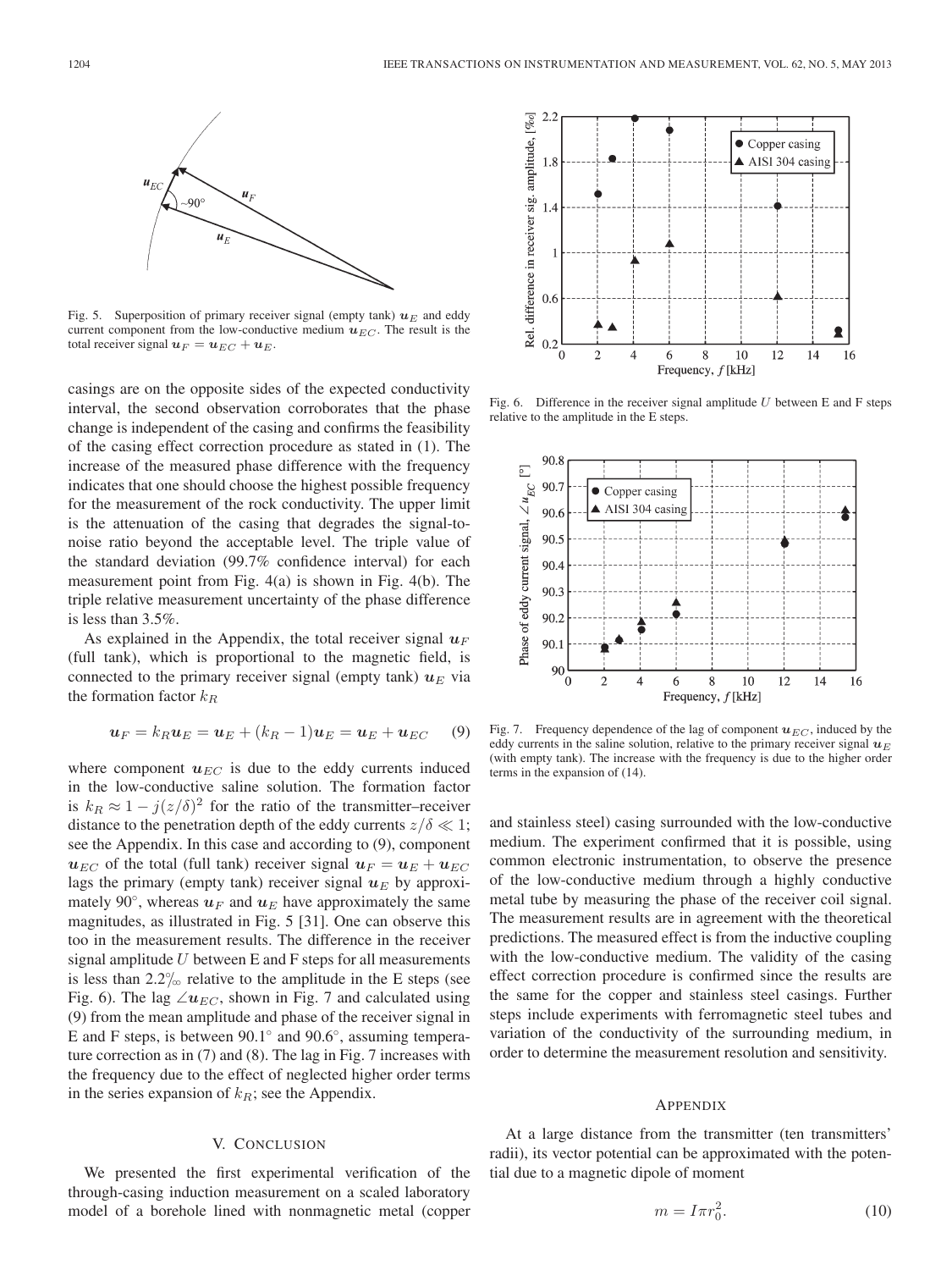For  $z \gg r_0$ , the axial component of the magnetic field magnitude of the transmitter in air along the  $z$ -axis is

$$
B_{z,air}(r = 0, z) = \mu_0 \frac{m}{2\pi z^3}.
$$
 (11)

If the transmitter is positioned inside the casing, the magnetic field at distances  $z \gg r_0$  will be severely attenuated, but its magnitude will still be proportional to  $r_0^2 z^{-3}$ . Because of that proportionality, the magnetic field  $B_{z,C}$  of the dipole inside the casing with moment  $m<sub>C</sub>$  can be related to the dipole in the air with moment m and magnetic field  $B_{z,air}$ 

$$
B_{z,C}(r=0,z) = \mu_0 \frac{m_C}{2\pi z^3} = \mu_0 \frac{k_C m}{2\pi z^3} = k_C B_{z,air}(r=0,z)
$$
 (12)

where complex function  $k_C$  is a casing attenuation factor, which depends on the casing properties and excitation frequency. Numerical simulations in [12] and [14] reveal that the magnitude of  $k_C$  does not depend on z for  $z \gg r_0$ . This confirms the dipole character (i.e., the cubic dependence on z) of  $B_{z,C}$ .

If a magnetic dipole is placed in the homogeneous conductive medium (rocks) without the casing, the magnetic field along the z-axis also shows  $r_0^2 z^{-3}$  dependence. Similarly to the previous situation with the casing alone, we can write for an effective moment of the dipole in this case  $m_R = k_R m$ . The rock formation factor  $k_R$  depends on the rock conductivity and excitation frequency. A simple closed-form solution can be found for  $z \gg r_0$  [9], [32]

$$
B_{z,R}(r=0,z) = \mu_0 \frac{m_R}{2\pi z^3} = \mu_0 \frac{k_R m}{2\pi z^3} = k_R B_{z,air}(r=0,z).
$$
\n(13)

If the penetration depth is  $\delta = \sqrt{2/(\omega \mu_0 \sigma_R)}$ , the formation factor  $k_R$  is

$$
k_R = \left(1 + \frac{z}{\delta} + j\frac{z}{\delta}\right) \exp\left(-\frac{z}{\delta} - j\frac{z}{\delta}\right). \tag{14}
$$

If the penetration depth is much larger than the transmitter–receiver distance and using the series expansion of (14) around  $z/\delta = 0$ ,  $k_R$  can be approximated with

$$
k_R \approx 1 - j\frac{z^2}{\delta^2}.\tag{15}
$$

If we assume that the surrounding medium changes the far field of a dipole inside the casing in the same way as it changes the field of the dipole without the casing, we can write the magnetic field in the presence of the casing and the rocks as

$$
B_{z,C+R} = k_R B_{z,C} = k_R k_C B_{z,air}.
$$
 (16)

This can be justified by the dipole nature of the magnetic field of the transmitter inside the casing and by the fact that the induced current flowing in the medium has no effect on the current distribution within the casing. The same conclusions were corroborated by numerical and scaled experimental studies for other configurations, e.g., surface-to-borehole measurements in [14].

The importance of (16) is in a simple correction of the rock conductivity measurement for variations in the casing properties. The casing attenuation can be calculated and compensated if one measures the casing properties [13]. In other words, the casing acts as a low-pass filter for which the inverse of its transfer function can be calculated for known casing properties. From (16), it follows that

$$
B_{z,C+R} = |k_R||k_C|B_{z,air} \exp\left(j(\arg k_R + \arg k_C)\right) \quad (17)
$$

where  $B_{z,air}$  is real valued. If it is possible to calculate  $B_{z,C}$ from the measured casing properties, then

$$
\Delta \varphi(\sigma_R) = \arg B_{z,C+R} - \arg B_{z,C} = \arg k_R \tag{18}
$$

which corresponds to (1). The simulations of the real-size case for a fixed  $\sigma_R$  showed the maximal deviation of only 0.005° between the open-hole value arg  $B_{z,R}$  and values of  $\Delta\varphi(\sigma_R)$ for the casing properties in the ranges of 1–10 MS/m for the conductivity, 1–200 for the relative permeability, and 2–20 mm for the wall thickness [7], [12]. These ranges are larger than the expected ranges of the actual casings.

#### ACKNOWLEDGMENT

D. Vasic would like to thank the British Scholarship Trust for ´ the support during his stay at the University of Manchester. The authors would also like to thank M. Kuri and  $\check{Z}$ . Lučev Vasić for their help with the experimental setup.

#### **REFERENCES**

- [1] A. A. Kaufman and Y. A. Dashevsky, *Principles of Induction Logging*. Amsterdam, The Netherlands: Elsevier, 2003, ser. Methods in Geochemistry and Geophysics, 1st ed.
- [2] W. Yin, A. J. Peyton, G. Zysko, and R. Denno, "Simultaneous noncontact measurement of water level and conductivity," *IEEE Trans. Instrum. Meas.*, vol. 57, no. 11, pp. 2665–2669, Nov. 2008.
- [3] D. Vasić, V. Bilas, and D. Ambruš, "Pulsed eddy-current nondestructive testing of ferromagnetic tubes," *IEEE Trans. Instrum. Meas.*, vol. 53, no. 4, pp. 1289–1294, Aug. 2004.
- [4] B. Dekdouk, C. Ktistis, D. W. Armitage, A. J. Peyton, R. Chapman, and M. Brown, "Non-contact characterisation of conductivity gradient in isotropic polycrystalline graphite using inductance spectroscopy measurements," *Insight-Non-Destruct. Test. Condition Monit.*, vol. 53, no. 2, pp. 90–95, Feb. 2011.
- [5] J. Íñiguez, V. Raposo, and P. Hernández, "Contactless technique for lowfrequency measurement of resistivity in nonmagnetic conductive tubes," *IEEE Trans. Instrum. Meas.*, vol. 56, no. 2, pp. 418–421, Apr. 2007.
- [6] H. J. Kim and K. H. Lee, "Electromagnetic fields in a non-uniform steel-cased borehole," *Geophys. Prospect.*, vol. 54, no. 4, pp. 433–439, Jul. 2006.
- [7] D. Vasić, V. Bilas, and T. Devčić, "On feasibility of inductive conductivity measurement of formation surrounding a metal casing," in *Proc. IEEE IMTC*, Victoria, BC, Canada, May 2008, pp. 186–189.
- [8] D. S. Ellis and J. M. Singer, *Well Logging for Earth Scientists*, 2nd ed. Dordrecht, The Netherlands: Springer-Verlag, 2007.
- [9] J. H. Moran and K. S. Kunz, "Basic theory of induction logging and application to study of two-coil sondes," *Geophysics*, vol. 27, no. 6, pp. 829–858, Dec. 1962.
- [10] R. L. Kleinberg, W. C. Chew, and D. D. Griffin, "Noncontacting electrical conductivity sensor for remote, hostile environment," *IEEE Trans. Instrum. Meas.*, vol. 38, no. 1, pp. 22–26, Feb. 1989.
- [11] M. A. Gutierrez, J. Dvorkin, and A. Nur, "Theoretical rock physics for bypassed oil detection behind the casing: La Cira-Infantas oil field," *Lead. Edge*, vol. 20, no. 2, pp. 192–197, Feb. 2001.
- [12] D. Vasic, "Measurement of rock resistivity using inductive method in a ´ cased well," Ph.D. dissertation, Fac. Elect. Eng. Comput., Univ. Zagreb, Zagreb, Croatia, 2010.
- [13] D. Vasić and V. Bilas, "Application of stochastic inversion to casing effect correction in through casing induction logging," *IEEE Trans. Instrum. Meas.*, vol. 61, no. 5, pp. 1458–1465, May 2012.